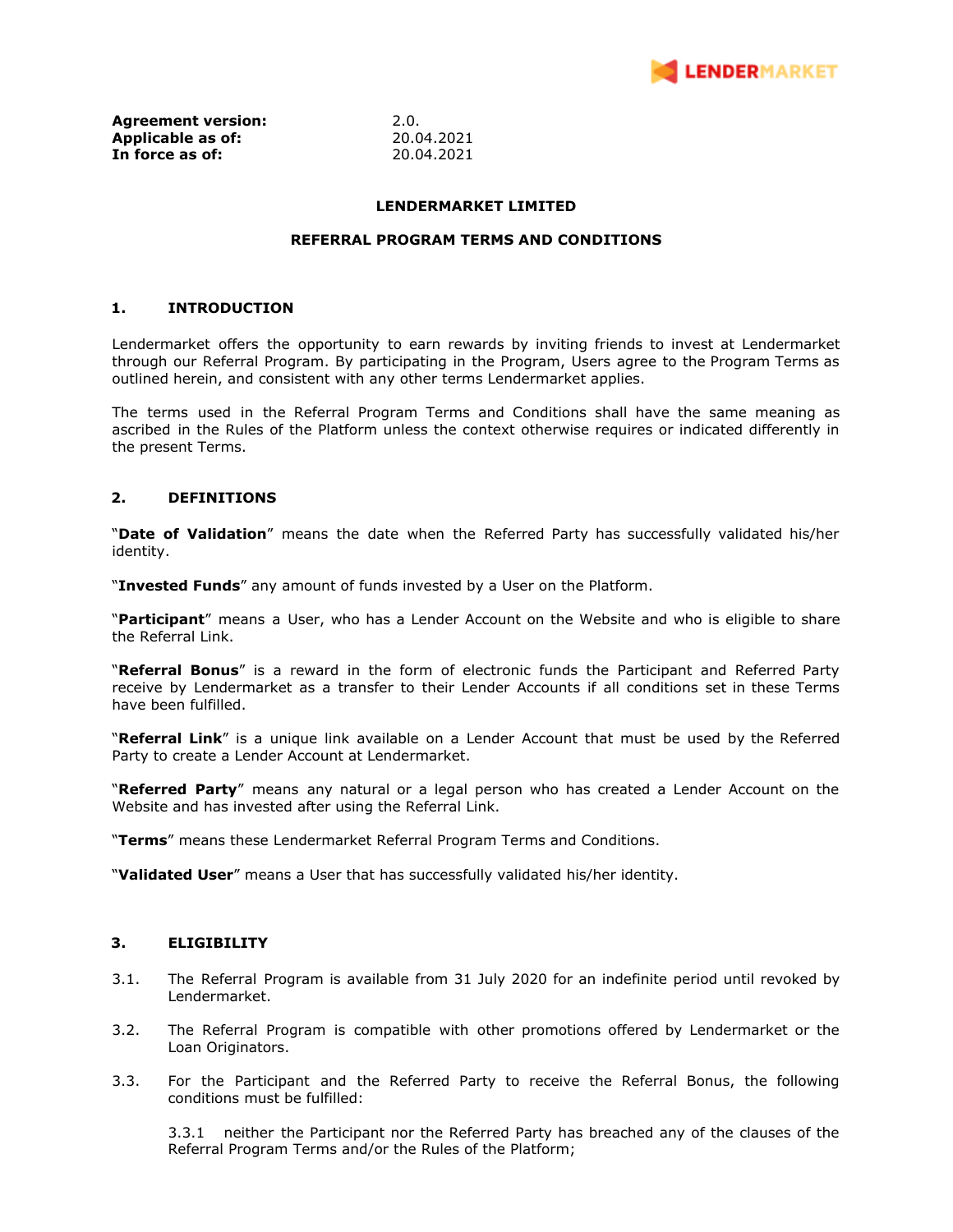

3.3.2 Users will be disqualified from the Referral Program if they refer: 1) themselves, 2) a legal entity in which they are shareholders or representatives; or 3) the shareholders or representatives of a legal entity in which they are shareholders or representatives;

3.3.3 the Participant must be registered on the Platform and have his/her identity verified via the solution provided by Lendermarket;

3.3.4 the Referred Party has used the Participant's Referral Link when creating the Lender Account and Lendermarket was able to track it;

3.3.5 when creating a Lender Account on the Platform, the Referred Party must not have previously registered an account, including an account registered with a different email address. In case Lendermarket detects the Referred Party has an account at Lendermarket, the Referred Party's new account will be erased and the Referral Bonus will be revoked;

3.3.6 the Referred Party has a right to become a Lender in accordance with the Rules of the Platform.

#### **4. HOW TO PARTICIPATE**

- 4.1. Lendermarket provides each Validated User with a unique Referral Link that can be found on the Lendermarket Website.
- 4.2. Users can share or send the Referral Link with third parties (e.g., via an SMS, or messages to people the Participant is acquainted with, in private social network profiles, via email to people the Participant is acquainted with).
- 4.3. Users are prohibited to use, post or distribute the Referral Link:

4.3.1 in any kind of commercial activity or paid promotion include online advertising;

- 4.3.2 on websites that provide erotic, indecent or deceptive content;
- 4.3.3 on websites that provide gambling or betting services;
- 4.3.4 on websites that are including but not limited to coupon sites, review sites;
- 4.3.5 and to write emails, text or message people who Users do not personally know.
- 4.4. The Participant can invite an unlimited number of Referred Parties and receive the Referral Bonus for each successful invitation that has met the requirements described in these Terms and Conditions.
- 4.5. The Referred Party needs to register and validate his/her identity as a Lender on www.lendermarket.com in a period of 30 days since clicking in the Referral Link.

#### **5. REFERRAL BONUS**

- 5.1. The Participant and the Referred Party will obtain a Referral Bonus calculated on 1% of the Invested Funds invested by the Referred Party within 30 days after the Date of Validation.
- 5.2. Each Referral Bonus is limited to 3,000 EUR.
- 5.3. Lendermarket pays the Participant and the Referred Party the Referral Bonus, if all conditions set in these Terms have been fulfilled, within 7 business days after 30 days from the Date of Validation.
- 5.4. Lendermarket pays the Participant and the Referred Party the Referral Bonus by adding electronic funds equivalent to the Referral Bonus into the Lender Account.